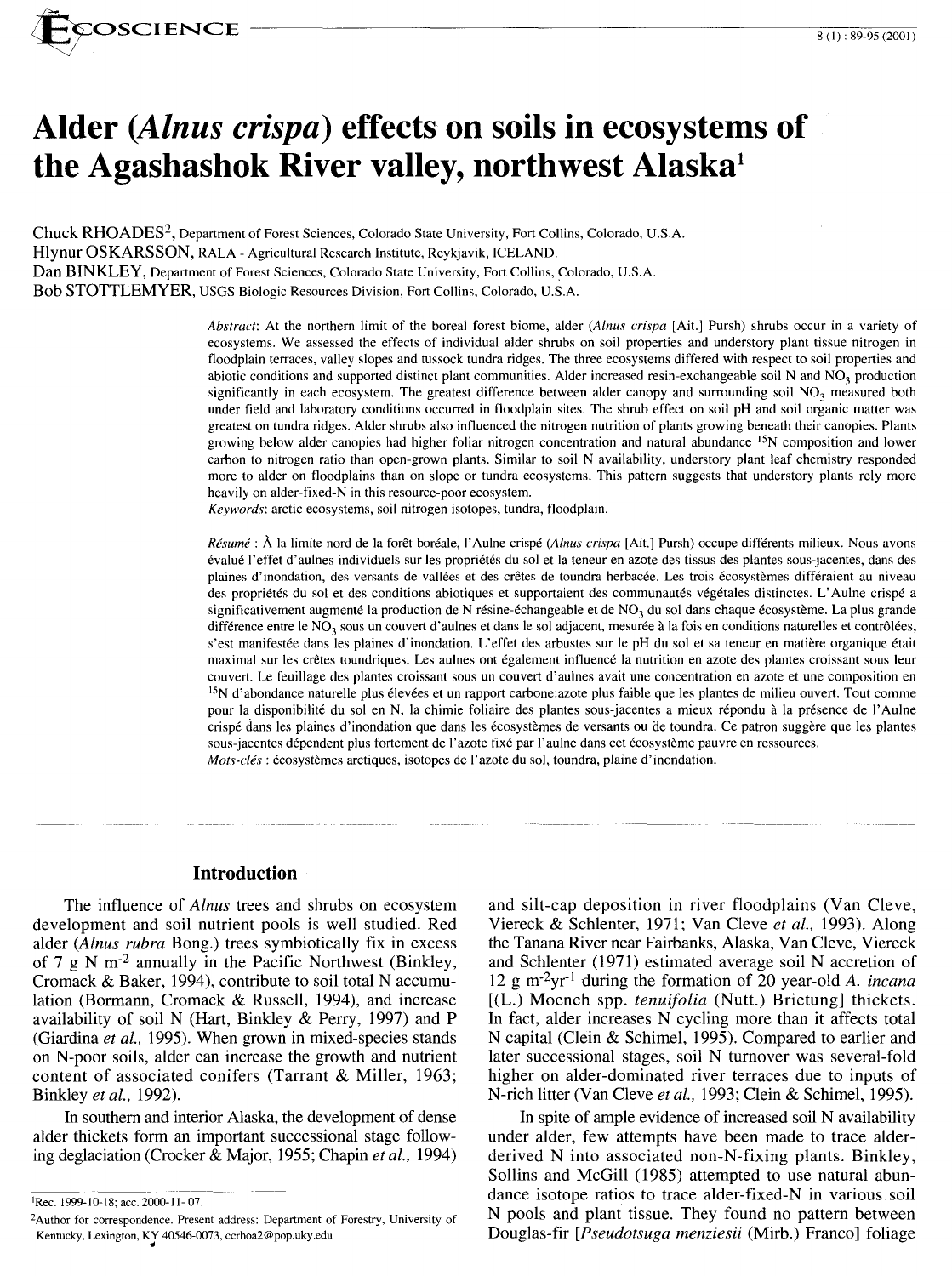grown in monospecific stands or in stands mixed with red alder. Natural abundance N isotope techniques have been used to identify the sources and forms of soil N taken up by plants in a variety of arctic ecosystems (Shulze, Chapin & Gebauer, 1994; Nadelhoffer *et al.,* 1996; Michelsen *et al.,*  1996). Differentiation based on N isotopes is possible because the  $\delta^{15}N$  value of N-fixing plants approaches that of atmospheric  $N_2$  gas  $(0\%)$  while plants relying on inorganic soil N forms are more depleted in  $15N$  (Shearer & Kohl, 1989). The isotope signature of foliage from alder *(Alnus crispa* [Ait.] Pursh) growing in tussock tundra on Alaska's North Slope was *-I.5%o,* where graminoid *Carex* sp. and *Eriophorum vaginatum* L. foliage averaged + *2%o* and ericaceous and *Salix* sp. shrubs averaged - *4%o* (Nadelhoffer *et al.,* 1996). Further isotopic variation between species derives from differences in rooting depth, soil mycorrhizal associations, and form of N taken up by plants (Högberg, 1997). Paired comparisons of foliar  $\delta^{15}$ N of plants growing beneath alder canopies and  $> 2$  m beyond the canopy dripline may demonstrate uptake of alder-fixed-N by associated plants.

At the northern limit of the boreal forest in northwestern Alaska, *A. crispa* grows individually and in small patches across a variety of landscapes. While there has been abundant research on the influence of alder on soil properties within discrete ecosystems, few studies have considered the influence of alder over entire watersheds (Stottlemyer, 1992) or have evaluated alder effects among ecosystem types. The objective of this study was to measure the effect of *A. crispa* shrubs on soil and understory plant conditions in three distinct ecosystems where alder is common. We hypothesized that alder effects vary among arctic ecosystems and are most evident around isolated shrubs on resourcepoor sites.

### **Material and methods**

#### SITE DESCRIPTION

Research was carried out in the Agashashok River valley (67° 28' N 162°14' w, elevation 120 m) approximately 35 km from its confluence with the Noatak River. The site is located within the Noatak National Preserve, at the western extent of the Brooks Range in the Baird Mountains. Summer (June to August) and winter (November to February) mean air temperature in Kotzebue, Alaska (80 km south of site) were 9.9 and -17.5°C, respectively from 1955

to 1990 (NOAA, 1998). Air temperature at the Agashashok site (shaded box at 1.5 m height) averaged 2°C higher than the Kotzebue averages during June through August of 1997 and 1998. Precipitation in Kotzebue averages 220 mm per year and is concentrated between July and September.

Alder shrubs are found on floodplain terraces, valley slopes and tussock tundra interfluves within the Agashashok river valley. Within the floodplain, individual alder shrubs are widely spaced along the edges of abandoned river channels on 10-20 cm thick silt caps overlaying river cobbles. Soil texture is loamy (10% clay, 42% silt and 48% sand). Floodplain vegetation is dominated by *Dryas integrifolia*  subsp. *integrifolia* (M. Yahl), a woody-stemmed prostrate plant intermingled with sparse shrubs and forbs (Table I). Alder regenerates in dense clumps (about 800 to 1000 shrubs ha<sup>-1</sup>) on steep valley slopes (60-70%). Soils beneath valley slope alder stands are shallow, rocky and appear to have formed on mudslides. Soil texture is clay loam (29% clay, 32% silt and 39% sand). The well-drained, sloping soils have relatively high shrub and flowering plant species diversity. Within wet tussock tundra, alder occur both in evenly-spaced stands (Chapin, McGraw & Shaver, 1989) and concentrated along surface drainage features. Thaw depth of the tundra soils extends from the soil surface to 30- 40 cm by mid-summer. Tundra mineral soils contain 26% clay, 34% silt and 40% sand. Tussock tundra is dominated by *Eriophorum vaginatum* (cotton grass) with a mixture of erect and prostrate ericaceous plants.

#### SAMPLING AND ANALYSIS

To assess the effect of alder clumps on soil properties, a variety of field and laboratory soil tests were performed on soils sampled beneath alder canopies and in adjacent open areas. *In situ* soil N and P availability and movement were measured using ion exchange resin bags located at 5 cm depth, beneath the forest floor or moss layer (Binkely, 1984). In floodplain and slope ecosystems this depth was located within mineral soil, while in the tundra it fell within the compacted organic layer found above the permafrost. Resin bags were prepared by sealing 14 mL of cation resins (Sybron Chemi-cals, Inc., ID# C-251) and 14 mL of anion resins (Sybron Chemicals, Inc., ID# ASB-lP) into separate nylon stockings. Resin bags were installed in mid-June, cutting a small slit in soils with a serrated knife, inserting the paired cation and anion resin bags, and gently replacing the moss or litter layer. Exchange resins were removed after 40

TABLE I. Dominant plants of three ecosystem types of the Agashashok River valley. Nomenclature follows Hulten (1968).

| Ecosystem type       | Shrub strata                         | Herbaceous strata                      | Ground cover                                  |
|----------------------|--------------------------------------|----------------------------------------|-----------------------------------------------|
| Floodplain terrace   | Salix alaxensis (Anderss.) Cov.      | Epilobium latifolium L.                | Dryas integrifolia M. Vahl                    |
|                      | S. brachycarpa ssp. niphoclada Nutt. | Oxytropis campestris (L.) DC.          | Arctostaphylos rubra (Rehd. & Wilson) Fem.    |
|                      | Shepherdia canadensis (L.) Nutt.     | Hedysarum alpinum L.                   | Salix reticulata L.                           |
|                      | Potentilla fruticosa L.              | Senecio lugens Richards.               |                                               |
| Valley slope         | Salix planifolia-pulchra Cham.       | Equisetum arvense                      | Dryas octopetala L.                           |
|                      | S. glauca L.                         | Boykinia richardsonii (Hook.) Gray     | Salix reticulata L.                           |
|                      | S. lanata L.                         | Dodecatheon frigidum Cham. & Schlecht. | Andromeda polifolia L.                        |
|                      | Vaccinium uliginosum L.              | Papavar macounii Greene                | Cassiope tetragona (L.) D. Don                |
| Tussock tundra ridge | Vaccinium uliginosum L.              | Eriophorum vaginatum L.                | Ledum palustre L. spp. decumbens (Ait.) Hult. |
|                      | Betula nana L.                       | Carex spp.                             | Vaccinium vitis-idaea L.                      |
|                      | Salix planifolia-pulchra Cham.       | Rubus chamaemorus L.                   | Empetrum nigrum L.                            |
|                      |                                      | Petasites hyperboreus Rydb.            |                                               |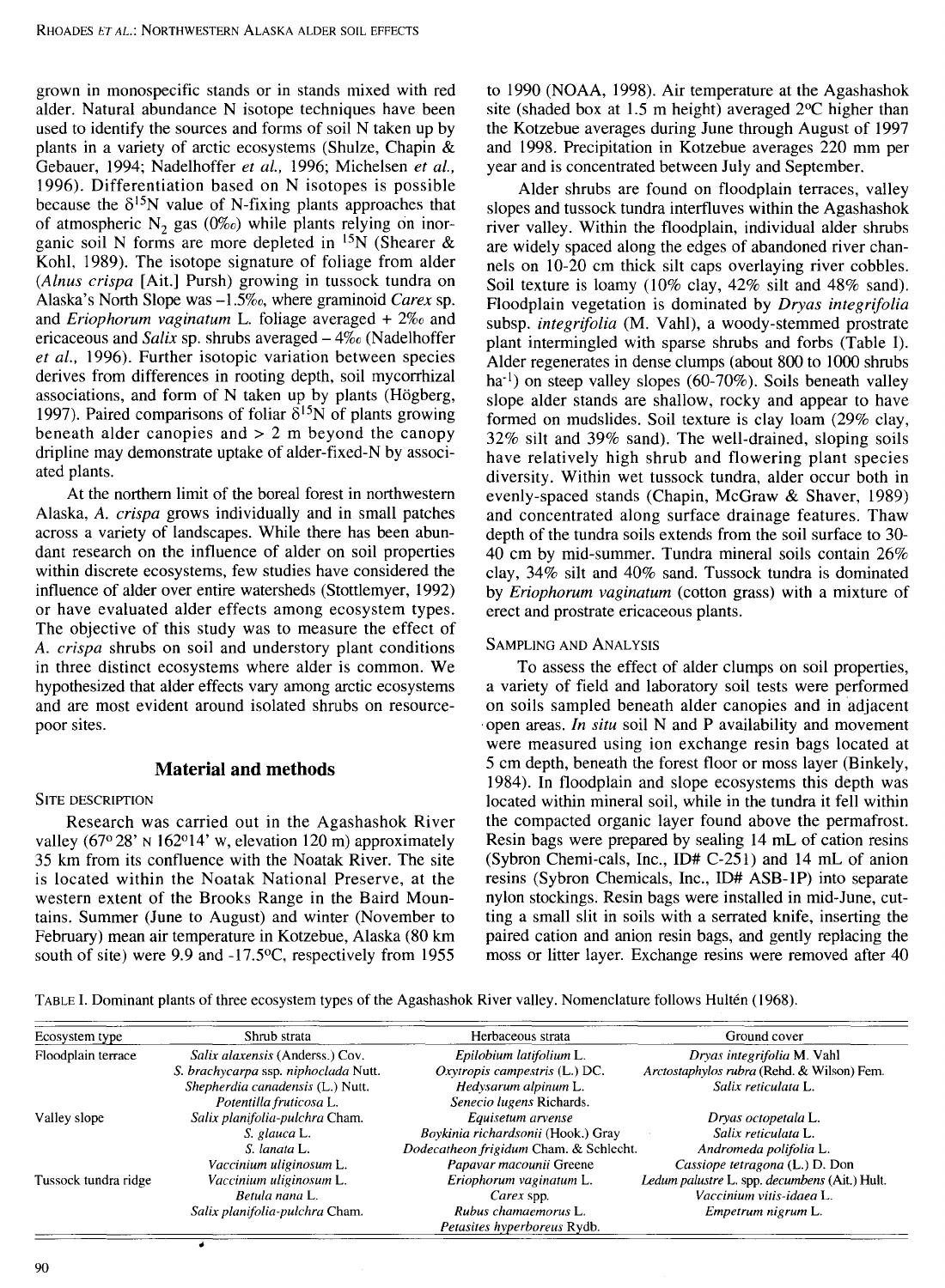days, refrigerated, and extracted with 2 M KCl. Soil  $NO<sub>3</sub>$  $NH<sub>4</sub>$ , and PO<sub>4</sub> were analyzed with a Latchet continuous-flow spectrophotometer (Latchet Instruments, Milwaukee, Wisconsin). Resin bags were located beneath alder  $(< 1$  m from center of shrub clump) and in open sites  $(2 \text{ m from})$ edge of alder canopy). On sloping sites, sample pairs were oriented along the contour to minimize contamination from adjacent shrubs. In dense stands it may not have been possible to avoid downhill soil N creep from uphill shrubs. Six alder canopy / canopy inter-space pairs were studied in two replicate floodplain, slope and tundra ecosystems located within 3 km of one another.

Soil samples, composited from 3 soil cores, were taken within 1 m of resin bag locations beneath alder canopies and in open areas. Six alder canopy and open site pairs were sampled at one site per ecosystem type. In floodplain and slope ecosystems, soil was collected from the upper 10 cm of mineral soil. Tundra soil was sampled from the active . rooting zone. At the time of sampling this consisted of compacted, well-decomposed organic horizon (Oa) found in the 10 cm immediately above frozen mineral soil.

Soil N availability was estimated by a 90-day laboratory incubation of field-moist soils maintained at constant temperature (5°C) and moisture conditions. Following incubation, soil  $NO<sub>3</sub>$  and  $NH<sub>4</sub>$  were extracted with 2 M KCl and analyzed as above by Lachet continuous-flow spectrophotometry. Total C and N were analyzed by dry combustion using a LECO CHN-1000 element analyzer. Soil was dried, sieved to pass a 2 mm mesh, and ground prior to total element analysis. Soil pH was measured in 1:1 fresh soil to deionized water and  $0.01$  M CaCl<sub>2</sub> solutions. Extractable cations (Ca<sup>2+</sup>, Mg<sup>2+</sup>, K<sup>+</sup>) were quantified in 1 M NH<sub>4</sub>NO<sub>3</sub> extracts by inductively coupled plasma spectroscopy.

To assess the amount and source of nitrogen available to plants growing beneath alder canopies, foliage N and C content and natural abundance isotope composition were compared between canopy and open-grown plants. Tissue was sampled from the dominant ground cover species in each ecosystem type (Table I). Green leaves of *Dryas integrifolia, Dryas octopetala* L., and *Ledum palustre* L. ssp. *decumbens*  (Ait.) Hult. were clipped on floodplain, valley slope, and tundra sites, respect-ively. Both *Dryas integrifolia and D. octopetala* are non-nodulated, unlike *D. drummondii*  Richards that grows in southern Alaska (Kohls *et al.,* 1994). Plant tissue was dried and ground prior to total element and isotope analysis. Foli-age total C and N were analyzed by dry combustion as described above. Stable N isotopes were analyzed in  $N<sub>2</sub>$  gas samples following sample combustion. Ratios of 15N/14N were measured using a Finnegan MAT Delta-S dual inlet ratio mass spectrometer. Measurement of stable N isotope ratios is expressed in per thousand *(%0)* units using delta notation  $(\delta)$  to characterize change relative to an atmospheric N<sub>2</sub> standard (Shearer & Kohl, 1989), where  $\delta^{15}N = \{[(^{15}N)^{14}N_{\text{sample}}]/((^{15}N)^{14}N_{\text{reference}})] - 1\} \times 1000.$ Standard deviation for repeated measurements of a homogenized standard sample was  $0.2\%$   $\delta^{15}$ N.

Height and diameter of individual alder canopies were measured for all sample shrubs ( $n = 6$  per ecosystem). Basal diameter of four dominant stems of each shrub were measured near ground level using calipers. Shrub age was estimated on a limited number of stem cross-sections ( $n = 1$ )

to 5 per ecosystem). Alder litter inputs were sampled from  $25 \text{ cm} \times 50 \text{ cm}$  plastic trays secured beneath alder crowns in August 1997 and emptied in June 1998. Leaf litter N content and natural abundance N isotope composition were analyzed by dry combustion and mass spectrometry as described earlier.

The effect of alder shrubs on soil N availability, soil nutrients, and ground cover tissue properties were compared within the three ecosystems. Within each ecosystem independent sample t-tests evaluated differences between shrub and open site means (SPSS Inc., 1997). In addition to alder canopy effects, it was possible to test the statistical significance of ecosystem differences on resin N and P, as *in situ*  resin incubations were carried out in replicate sites per ecosystem. The interaction term between alder shrub and the ecosystem type tests the consistency of alder effects on resin-exchangeable nutrients across ecosystems. Analysis of variance main effects were alder, ecosystem, and site (SPSS Inc., 1997). The alder canopy effect (canopy *versus* open soil difference) was compared between the three distinct ecosystems by one-way analysis of variance.

## **Results**

#### ALDER EFFECTS

Alder increased soil N availability *in situ* and in the laboratory incubation for all three ecosystems (Figures 1 and 2). Overall, resin-NO<sub>3</sub> was 7-fold higher beneath alder shrubs compared to a 3-fold increase in  $NH<sub>4</sub>$ . Beneath alder, resin-NO<sub>3</sub> averaged about 30% of total resin-N, compared to only about 15% in open soils. The effect of alder on resin-NO<sub>3</sub> and NH<sub>4</sub> was greatest in floodplain and tundra, respectively. Following the 90-day incubation, alder soil contained 3 to 30 times more  $NO<sub>3</sub>$  than open soils (Figure 2). Alder had positive, negative and no effect on  $NH<sub>4</sub>$  concentrations following incubation of floodplain, slope, and tundra sites, respectively. Resin-P was also significantly higher ( $P < 0.06$ ) beneath alder shrubs (Table II). Relative to open sites, resin-P was 1.2, 13.5 and 10-fold greater beneath alder in floodplain, slope, and tundra ecosystems. Total soil N and C increased by 50% under tundra alder  $(P < 0.1)$ , but had little effect on total C and N pools in the other ecosystems (Table III).

Soil pH decreased by 0.1 to 0.5 units beneath alder shrubs (Table III). Shrubs changed soil acidity to the greatest extent in tundra where total soil N also increased substantially. There was no discernible zone of influence on soil pH beneath individual valley slope alder. Extractable cations differed little between alder and open soils on floodplain or valley slopes. In tundra soils, the sum of  $NH<sub>4</sub>NO<sub>3</sub>$ extractable cations was 1.6 times higher under alder canopies than in open sites. Interestingly, both extractable cations and soil acidity increased beneath alder crowns (Table III). This apparent disparity probably results from increased soil organic pools beneath shrub canopies that both augment the number of cation exchange sites and the total quantity of organic acid in the soil (Binkley & Sollins, 1990).

The natural abundance N isotope composition of alder litter inputs was close to atmospheric  $N_2$  levels (0%o), ranging from -1.8%0 in leaf litter, *-1.5%0* in roots and *-2.0%0*  in woody debris. Relative to open-grown ground cover plants, those growing below alder canopies had higher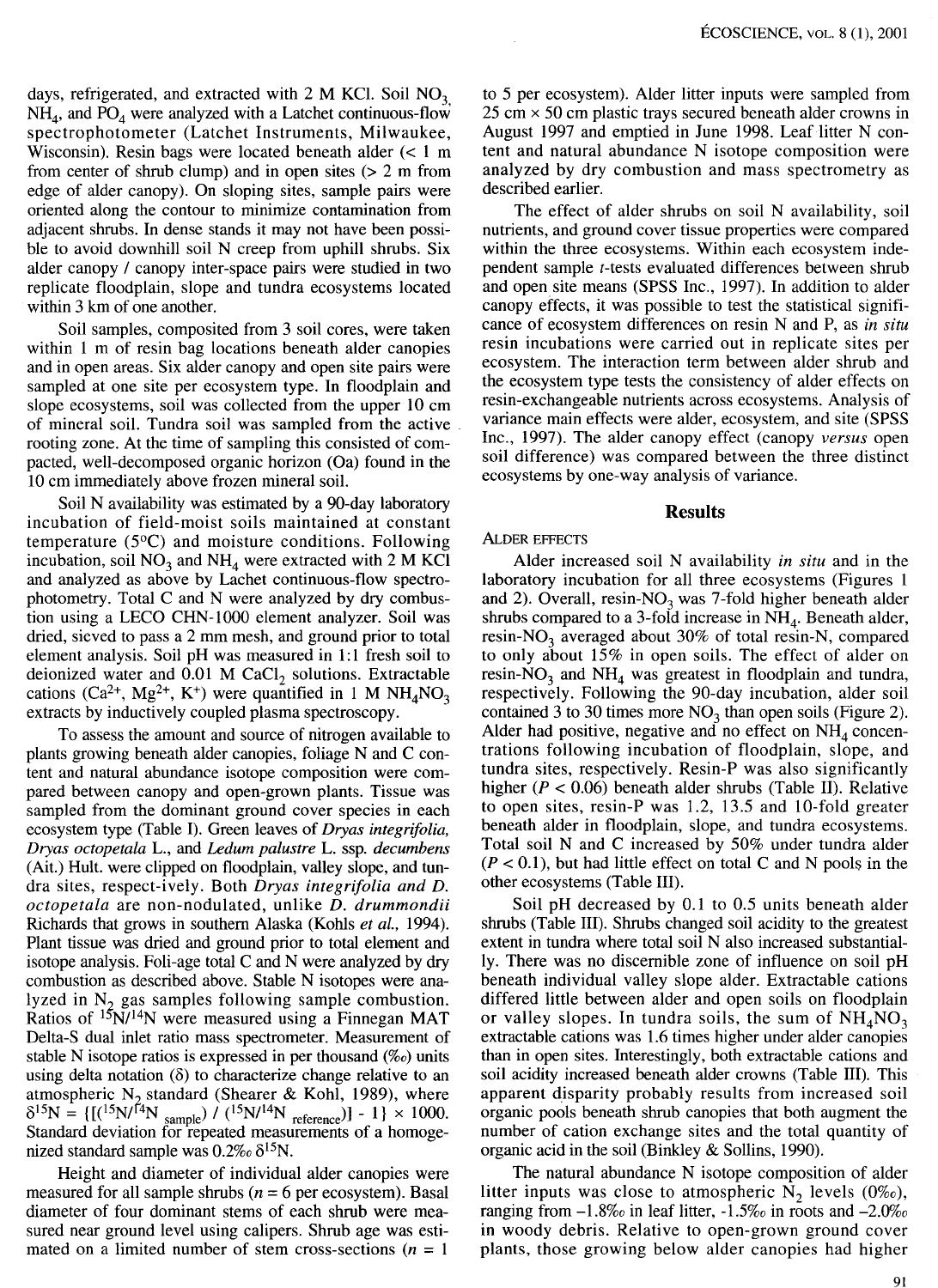

FIGURE 1. Ion exchange resin  $NH<sub>4</sub>$  and  $NO<sub>3</sub>$  for alder canopy and open soils on three arctic ecosystem types. Bars report mean of six trees in two replicate sites per ecosystem type with standard error of the mean. Similar letters indicate that means do not differ at a 0.05 significance level.



FIGURE 2. Extractable soil N following 5°C incubation. Bars report mean of six trees per ecosystem type with standard error of the mean. Similar letters indicate that means do not differ at a 0.05 significance level.

TABLE II. F-ratio and significance levels of analysis of variance testing alder shrub, ecosystem, and replicate site effects on resin N and P.

| Main Effect              | NO <sub>3</sub> | Resin $NH4$ | P    |
|--------------------------|-----------------|-------------|------|
| Alder                    | 31.77           | 15.63       | 3.57 |
|                          | 0.00            | 0.00        | 0.06 |
| Ecosystem                | 11.09           | 6.85        | 1.50 |
|                          | 0.00            | 0.00        | 0.23 |
| Site                     | 0.74            | 1.00        | 0.26 |
|                          | 0.39            | 0.32        | 0.61 |
| Alder $\times$ ecosystem | 5.45            | 1.01        | 1.76 |
|                          | 0.01            | 0.37        | 0.18 |

foliar nitrogen concentration and  $\delta^{15}N$  (Table IV). Leaf 815N of alder understory plants was 2.4, 1.8 and *0.6%0*  greater  $(i.e.$  closer to the isotopic signature of atmospheric N) than open-grown floodplain, slope and tundra plants. The difference between canopy- and open-grown plant tissue N (*F*-test: 8.6;  $P < 0.008$ ), C:N ratio (*F*-test: 9.0;  $P < 0.007$ ), and  $\delta^{15}N$  (*F*-test: 3.2;  $P < 0.09$ ) differed significantly among the three ecosystems. Alder shrub effects on plant tissue chemistry were greatest on floodplains, followed by slope and tundra ecosystems.

#### ECOSYSTEM AND LANDSCAPE DIFFERENCES

The three ecosystems differed significantly with regard to most soil properties (Table III). The coarse-texture floodplain soils were warmer and drier (11°C and 72% gravimetric soil moisture at 5 cm) than the fine-texture tundra soils (5°C and 140% moisture). Conditions on valley slopes were intermediate (8°C and 86% moisture). Valley slope sites support the largest shrubs that in tum generate twice the leaf litter of floodplain or tundra alder (Table V). The 3 landscapes differed significantly with regard to most soil properties (Table III). The coarse-texture floodplain soils were much warmer and drier (11°C and 72% gravimetric soil moisture at 5 cm) than the fine-texture tundra soils (5°C and 140% moisture). Conditions on valley slopes were intermediate (8°C and 86% moisture). Valley slope sites support the largest shrubs that generate twice the litterfall of floodplain or tundra alder (Table V). The age of alder shrubs appears to increase from floodplain to slope and tundra.

Resin and post-incubation N were comparable between alder-free floodplain and tundra soils (Figures 1 and 2). The less-densely-stocked slope #2 had similar resin-N as open site soil in tundra and floodplain ecosystems. The denser stand (slope site #1), however, contained 2.4 times the resin-N of slope site #2. Resin-P was more than 4-fold higher in open floodplain than tundra soils (data not shown); open valley slope soil had intermediate resin-P.

Total soil N and C mirrored the trend in abiotic conditions; soil organic matter pools were highest in the cold, wet tundra soils and lowest on the warm, dry floodplain (Table III). Soil acidity was greatest in the tundra as was the change in pH measured in  $0.01$  M CaCl<sub>2</sub> (1.0 pH unit). Periodic deposition of silt by floodwater contributes soluble cation salts and weatherable minerals that maintain the slightly alkaline pH of the floodplain soils.

TABLE III. Alder effects on soil properties on three arctic ecosystem types. Mean and significance value (p-value) of paired t-test ( $n = 6$ ).

| Total %    |        |        |          |      | Soil pH |                   | Extractable Cations mmol <sub>c</sub> $kg^{-1}$ |      |      |
|------------|--------|--------|----------|------|---------|-------------------|-------------------------------------------------|------|------|
| Ecosystem  | Type   | Carbon | Nitrogen | C: N | Water   | CaCl <sub>2</sub> | Ca                                              | Mg   | K    |
| Floodplain | Canopy | 7.098  | 0.4      | 19.9 | 7.8     | 7.3               | 307.4                                           | 24.3 | 0.8  |
|            | Open   | 6.619  | 0.3      | 19.7 | 8.0     | 7.4               | 299.0                                           | 23.9 | 0.5  |
|            |        | 0.59   | 0.41     | 0.92 | 0.03    | 0.00              | 0.76                                            | 0.89 | 0.15 |
| Slope      | Canopy | 12.224 | 0.8      | 15.9 | 6.6     | 6.0               | 348.7                                           | 51.7 | 0.7  |
|            | Open   | 12.033 | 0.7      | 16.3 | 6.7     | 5.9               | 316.2                                           | 49.5 | 1.4  |
|            | p      | 0.88   | 0.97     | 0.46 | 0.92    | 0.47              | 0.29                                            | 0.53 | 0.07 |
| Tundra     | Canopy | 22.452 | 1.2      | 18.1 | 5.3     | 4.5               | 375.5                                           | 57.6 | 2.1  |
|            | Open   | 14.829 | 0.8      | 19.0 | 5.8     | 4.8               | 243.2                                           | 33.5 | 1.6  |
|            |        | 0.10   | 0.09     | 0.31 | 0.01    | 0.06              | 0.14                                            | 0.08 | 0.29 |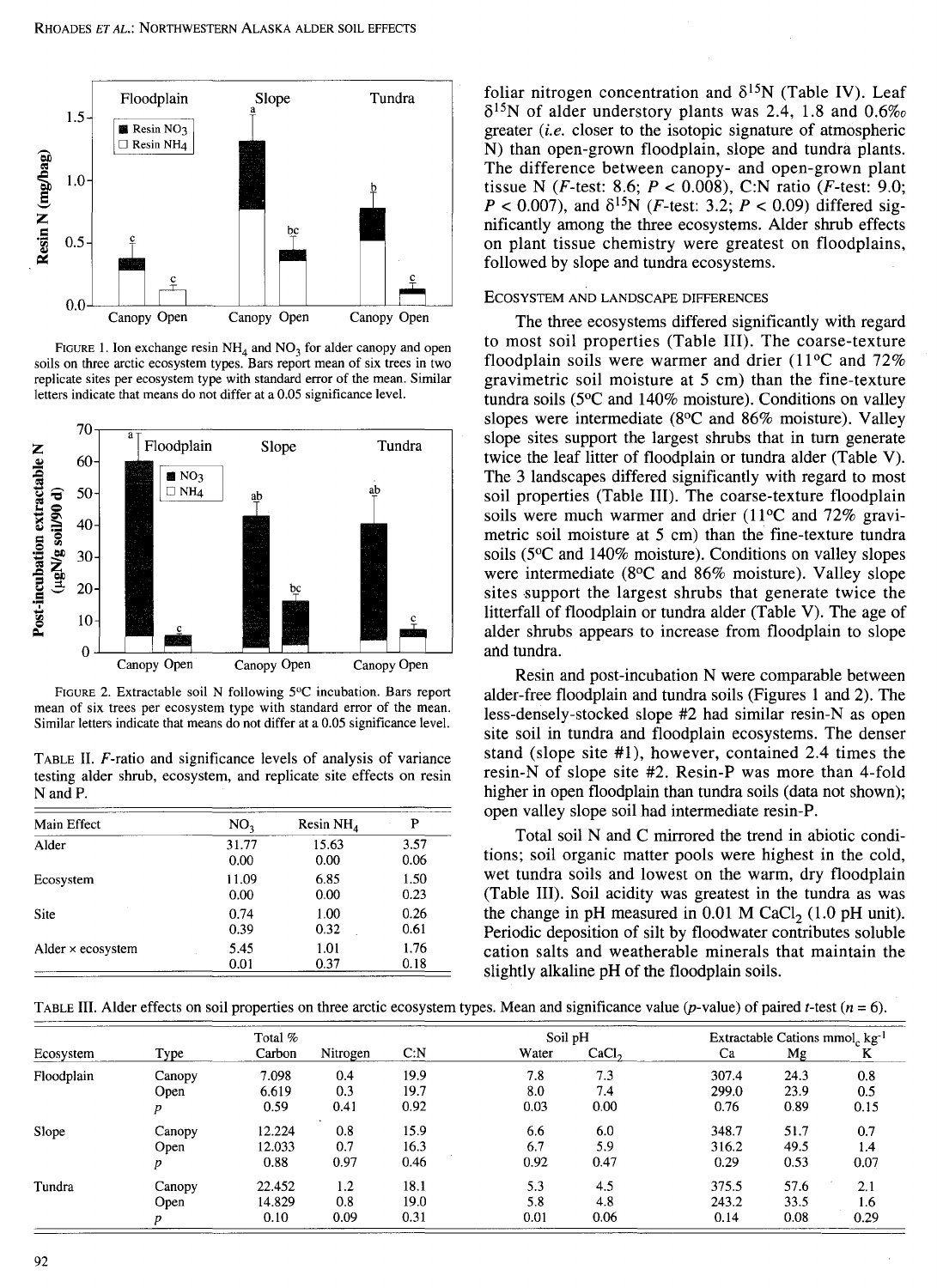TABLE IV. Leaf N and C content and natural abundance isotope ratio for dominant ground cover species in each ecosystem type (Mean and SE of mean;  $n = 3$ ). Alder effect was analyzed using an independent sample t-test within each ecosystem.

| Ecosystem          | <b>Leaf Tissue</b>        |       |       |       |                 |  |
|--------------------|---------------------------|-------|-------|-------|-----------------|--|
| Sample Species     |                           | С     | N     | C N   | $\delta^{15}$ N |  |
|                    |                           | $\%$  | %     |       | $\%$ o          |  |
| FLOODPLAIN         |                           |       |       |       |                 |  |
| Dryas integrifolia | Canopy                    | 46.03 | 2.00  | 23.31 | $-5.81$         |  |
|                    |                           | 1.1   | 0.2   | 1.7   | 0.1             |  |
|                    | Open                      | 47.60 | 1.13  | 42.21 | $-8.20$         |  |
|                    |                           | 1.2   | 0.1   | 0.9   | 0.2             |  |
|                    | $t$ -test $p$ -value      | 0.377 | 0.000 | 0.002 | 0.004           |  |
| <b>SLOPE</b>       |                           |       |       |       |                 |  |
| Dryas octopetala   | Canopy                    | 49.52 | 2.31  | 21.82 | -1.75           |  |
|                    |                           | 0.5   | 0.2   | 2.1   | 0.4             |  |
|                    | Open                      | 46.70 | 1.47  | 31.92 | $-3.63$         |  |
|                    |                           | 2.6   | 0.1   | 1.7   | 0.7             |  |
|                    | <i>t</i> -test $p$ -value | 0.393 | 0.042 | 0.023 | 0.107           |  |
| TUNDRA             |                           |       |       |       |                 |  |
| Ledum palustre     | Canopy                    | 52.59 | 1.74  | 30.33 | $-4.58$         |  |
|                    |                           | 0.3   | 0.0   | 0.7   | 0.5             |  |
|                    | Open                      | 53.68 | 1.37  | 39.26 | $-5.18$         |  |
|                    |                           | 0.3   | 0.0   | 0.9   | 0.1             |  |
|                    | <i>t</i> -test $p$ -value | 0.025 | 0.000 | 0.000 | 0.30            |  |

TABLE V. Alder shrub age, size, and leaf litter from replicate sites  $(n = 6$  shrubs per site) in three ecosystems.

|            |             |                        |     |             | Canopy        | Stem <sup>2</sup> | Leaf                   |  |
|------------|-------------|------------------------|-----|-------------|---------------|-------------------|------------------------|--|
| Ecosystem  | <b>Site</b> | Age <sup>1</sup><br>yr | (n) | Height<br>m | Diameter<br>m | Diameter<br>cm    | Litter<br>$g m^2 yr^1$ |  |
| Floodplain | 2           | 23<br>nd <sup>3</sup>  | (5) | 1.1<br>0.9  | 3.3<br>2.3    | 5.5<br>3.9        | 85.9<br>119.9          |  |
| Slope      | 2           | 49<br>nd               | (3) | 2.5<br>3.3  | 3.8<br>4.4    | 4.7<br>6.1        | 247.9<br>273.0         |  |
| Tundra     | 2           | 53<br>nd               | (1) | 1.7<br>1.7  | 3.2<br>3.0    | 4.3<br>3.6        | 184.2<br>106.8         |  |

<sup>1</sup> Mean of basal cross-sections of 1-5 main stems  $2$  Mean basal caliper of 4 main stems per clump  ${}^{3}$ nd: Not determined

# **Discussion**

Our study quantifies the dramatic effect of alder shrubs on soil N pools within three different arctic ecosystem types. In each ecosystem, understory plant N uptake is linked to alder-fixed soil N. The soil enrichment pattern and the relationship between alder-N and understory plant N uptake varies between floodplain terrace, valley slope and tundra ridge ecosystems. Community- and ecosystem-specific response to alder-fixed N will determine the degree to which alder may direct ecosystem development.

Varying soil properties, abiotic conditions, and disturbance regime combine to influence both alder growth and ecosystem-specific shrub effects. On floodplain silt-caps, for example, isolated shrubs are exposed to both strong winds and seasonal floodwaters that scour leaf litter from beneath shrub canopies and reduce N return to the soil. Not only does the floodplain environment limit N accumulation beneath alder canopies, soil conditions may also limit N retention within the soil profile. The coarse floodplain soil provides a well-oxidized environment that favors inorganic N production, as during our laboratory incubation (Figure 2). However, the low clay content of floodplain soils may limit their ability to retain soil N or sequester organic inputs.

Sloping areas generally have better drainage and deeper active (thawed) layers than level, tundra ecosystems. Establishment of dense, productive alder stands on slopes of the Agashashok River valley appears to have followed soil slumping and the exposure of a mineral soil seedbed. Valleyslope alder stands support the largest shrubs with the greatest litterfall (Table V). These stands return 5.2 g N m<sup>-2</sup>yr<sup>-1</sup> compared to 2.1 and 2.9 g N  $m^{-2}vr^{-1}$  annually on floodplain and tundra landscapes, respectively.

Greater shrub density and productivity combine with topography to dilute the soil resource-island beneath individual alder crowns on valley slopes. Larger soil N (resin, incubation, total) and soil acidity responses beneath floodplain and tundra alder as compared to slope ecosystems indicate that nutrient transport homogenizes hill-slope alder effects. In previous work, we measured increased soil N availability extending more than 10 m down-slope from the edge of a red alder stand into a pure Douglas-fir stand in western Washington (Rhoades & Binkley, 1992). On tundra slopes, Valentine (1990) found that zones of enriched available soil N extended 3 to 6 m down-slope of individual alder shrubs. As alder density increased, discrete "islands" of higher soil N around individual alders overlapped and disappeared.

Alder shrubs appear to be a stable, long-lived component of the tussock-tundra community. The oldest alder sampled (53 years) was growing within tundra (Table V). Alder shrubs are often nestled in small basins of tussock vegetation where they resprout repeatedly following tundra fires. The cold, wet tundra soil conditions favor the formation of organic matter beneath alder crowns.

Soil N availability beneath alder canopies is well correlated with shrub height (Figure 3). Although the relation between alder height and open-site resin-N may provide a site index of alder growth, differences in shrub age, stand density, and herbivory complicate comparisons. Within the Agashashok River valley, the activity of herbivores (moose and caribou) is heaviest along floodplain terraces and stream drainages (C. Rhoades, pers. observ.). The small stature of floodplain alder may therefore result from herbivory compounding the low nutrient status of the floodplain soils.



FIGURE 3. Relation between soil N availability and height of individual alder clumps. Symbols are means of six alder shrubs or open samples for each site replicate. Solid symbols denote canopy samples, open symbols denote open samples.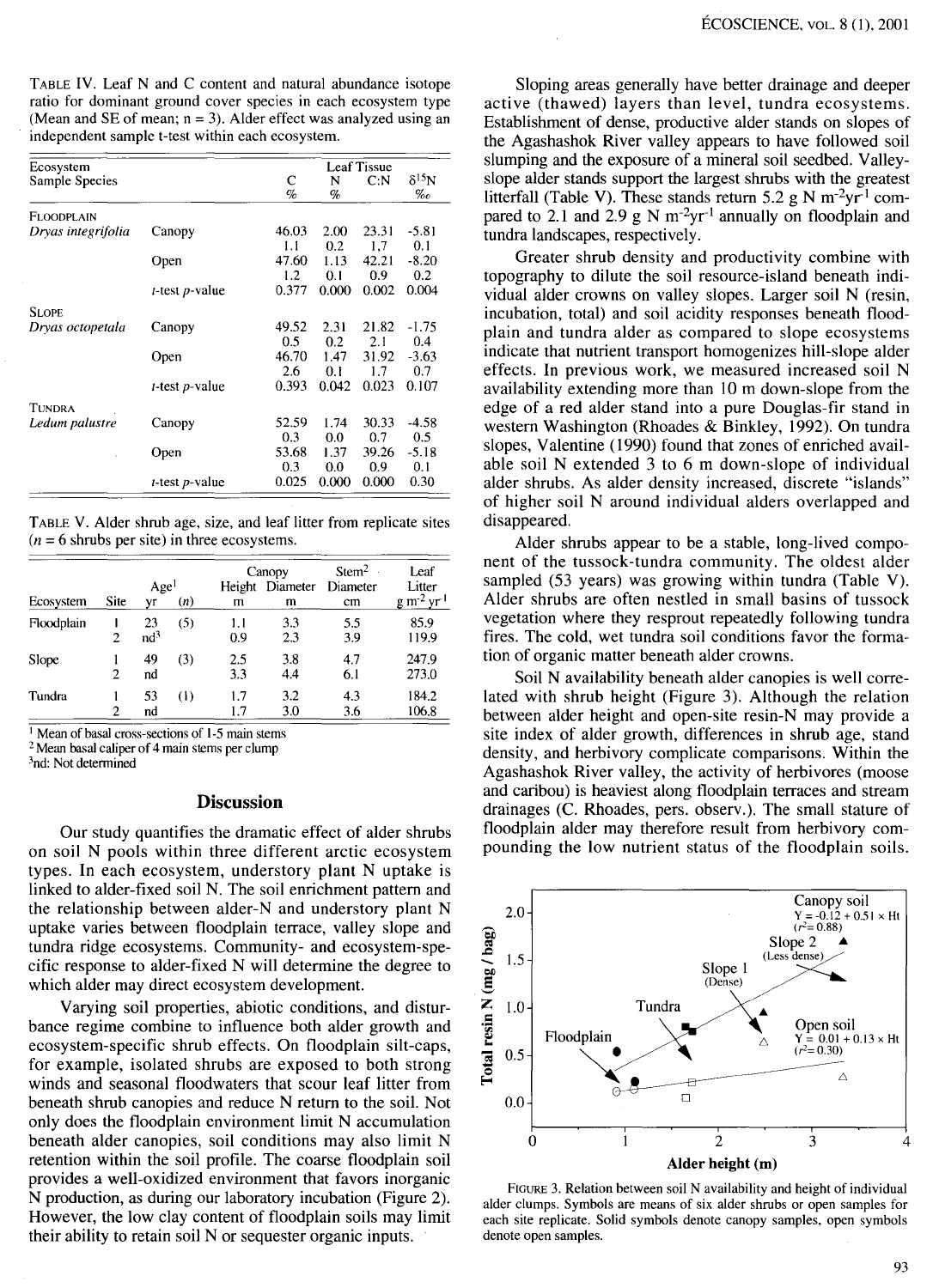Conversely, the larger size of valley slope alder may result from lighter herbivory combined with more favorable soil and abiotic factors.

Soil N accumulated beneath tundra and floodplain alder at about 4.5  $\rm g$  m<sup>-2</sup>yr<sup>-1</sup>, based on 50 and 25 year-old average shrub ages in the two ecosystems. Mineral soil nitrogen accretion (0-10 cm) averaged 1.5 g  $m^2yr^{-1}$  in a 23-year-old mixed Sitka alder *(A. sinuata* [Regel] Rydb.) and Douglas-fir stand on a low-fertility site in southern British Colombia (Binkley, Cromack & Baker, 1984). Assuming that the Agashashok valley-slope alder regenerated 50 years ago on mineral substrate containing similar total N as open floodplain soils, soil N may have increased by around 7.5 g  $m^2yr^{-1}$ in the upper 10 cm of mineral soil. This rate is 60% of that of the A. *incana* thickets growing on Tanana river terraces (Van Cleve, Viereck & Sclenter, 1971). In Tanana alder stands, shrubs reach more than 4 m tall with average stem diameters of 7 cm and support more than 7000 alder stems  $ha^{-1}$  as compared to  $1000$  shrubs ha<sup>-1</sup> on Agashashok valley slopes.

Soil N is the principal soil nutrient limiting plant production in many arctic (Shaver & Chapin, 1991) and alpine (Bowman *et al.,* 1993) ecosystems. The increase in foliar N of plants growing near alder indicates that the understory plants are exploiting the zone of increased soil N availability beneath the shrubs. The higher natural abundance N isotope signature of the below-canopy plants further demonstrates the linkage between alder-fixed N and understory plant N uptake. While the magnitude of the alder effect on plant tissue varied between ecosystems, we are unable to separate ecosystem differences from speciesspecific responses of the understory sample species. The largest alder effect on soil and understory leaf chemistry *(Dryas integrifolia)* occurred on the floodplain terrace, suggesting a closer link between plant N uptake and alderfixed-nitrogen in this nutrient-poor ecosystem. A similar zone of soil enrichment occurred beneath tundra alder, yet *Ledum palustre* tissue did not respond as dramatically. While this study demonstrates a link between alder-originated soil N and understory plant N uptake, further work is required to resolve how this pattern varies between understory plant species and ecosystems.

#### **Acknowledgements**

Special thanks to L. Daile-Molle, J. Rood and J. St. Germaine for facilitating our work in the Noatak National Preserve. We acknowledge D. Cook, T. Tarrasco and J. Zumbolo for cheerful assistance with laboratory work and are especially grateful to L. O'Deen for assistance coordinating our laboratory operations. Thanks to T. Maddox at the University of Georgia Soil Biology Laboratory for mass spectroscopy analysis and R. King at the Rocky Mountain Research Station for statistical consultation. Dr. A. Munson, G. Newman, and two anonymous reviewers provided comments that greatly improved the manuscript.

## **Literature cited**

- Binkley, D., 1984. Ion exchange resin bags: Factors affecting estimates of nitrogen availability. Soil Science Society of America Journal, 48: 1181-1184.
- Binkley, D., P. Sollins & W. B. McGill, 1985. Natural abundance nitrogen-15 as a tool for tracing alder-fixed nitrogen. Soil Science Society of America Journal, 49: 444-447.
- Binkley, D. & P. Sollins, 1990. Factors determining differences in soil pH in adjacent conifer and alder-conifer stands. Soil Science Society of America Journal, 54: 1427-1433.
- Binkley, D., P. Sollins, R. Bell, D. Sachs & D. Myrold, 1992. Biogeochemistry of adjacent conifer and alder-conifer stands. Ecology, 73: 2022-2033.
- Binkley, D., K. Cromack Jr. & D. Baker, 1994. Nitrogen fixation by red alder: Biology, rates, and controls. Pages 57-72 *in* D. Hibbs, D. S. DeBell & R. F. Tarrant (ed.). Biology and Management of Red Alder. Oregon State University Press, Corvallis, Oregon.
- Bormann, B. T., K. Cromack Jr. & W. 0. Russell III, 1994. Influences of red alder on soils and long-term ecosystem productivity. Pages 47-56 *in* D. Hibbs, D. S. DeBell, & R. F. Tarrant (ed.). Biology and Management of Red Alder. Oregon State University Press, Corvallis, Oregon.
- Borman, W. D., T. A. Theodose, J. C. Schardt & R. T. Conant, 1993. Constraints on nutrient availability of primary production in two alpine tundra communities. Ecology, 74: 2085-2097.
- Chapin, F. S., III, J. B. McGraw, & G. R. Shaver, 1989. Competition causes regular spacing of alder in Alaskan shrub tundra. Oecologia, 79: 412-416.
- Chapin, F. S., III, L. R. Walker, C. L. Fastie & L. C. Sharman, 1994. Mechanisms of primary succession following deglaciation at Glacier Bay, Alaska. Ecological Monographs, 64: 149-175.
- Clein, J. S. & J.P. Schimel, 1995. Nitrogen turnover and availability during succession from alder to poplar in Alaskan taiga forests. Soil Biology and Biochemistry, 27: 743-752.
- Crocker, R. L. & J. Major, 1955. Soil development in relation to vegetation and surface age, Glacier Bay, Alaska. Journal of Ecology, 43: 427-448.
- Giardina, C. P., S. Huffman, D. Binkley & B. A. Caldwell, 1995. Alders increase soil phosphorus availability in a Douglas-fir plantation. Canadian Journal of Forest Research, 25: 1652-1657.
- Hart, S. C., D. Binkley & D. A. Perry, 1997. Influence of red alder on soil nitrogen transformations in two conifer forests of contrasting productivity. Soil Biology and Biochemistry, 29: 1111-1123.
- Högberg, P., 1997. <sup>15</sup>N natural abundance in soil-plant systems. New Phytologist, 137: 179-203.
- Hultén, E., 1968. Flora of Alaska and Neighboring Territories. Stanford University Press, Stanford, California.
- Kohls, S. J., C. Van Kessel, D. W. Baker, D. F. Grigal & D. B. Lawrence, 1994. Assessment of  $N<sub>2</sub>$  fixation and N cycling by *Dryas* along a chronosequence within the forelands of the Athabasca Glacier, Canada. Soil Biology and Biochemistry, 26: 623-632.
- Michelsen, A., I. K. Schmidt, S. Jonasson, C. Quarmby & D. Sleep, 1996. Leaf  $15N$  abundance of subarctic plants provides field evidence that ericoid, ectomycorrhizal and non- and arbuscular mycorrhizal species access different sources of nitrogen. Oecologia, 105: 53-63.
- Nadelhoffer, K., G. Shaver, B. Fry, A. Giblin, L. Johnson & R. McKane, 1996.  $15N$  natural abundances and N use by tundra plants. Oecologia, 107: 386-394.
- NOAA, 1998. National Organization Atmospheric Administration, National Climatic Data Center, Asheville, North Carolina.
- Rhoades, C. C. & D. Binkley, 1992. Spatial extent of impact of red alder on soil chemistry of adjacent conifer stands. Canadian Journal of Forest Research, 22: 1434-1437.
- Schulze, E. D., F. S. Chapin III & G. Gebauer, 1994. Nitrogen nutrition and isotope differences among life forms at the northern treeline of Alaska. Oecologia, 100: 406-412.